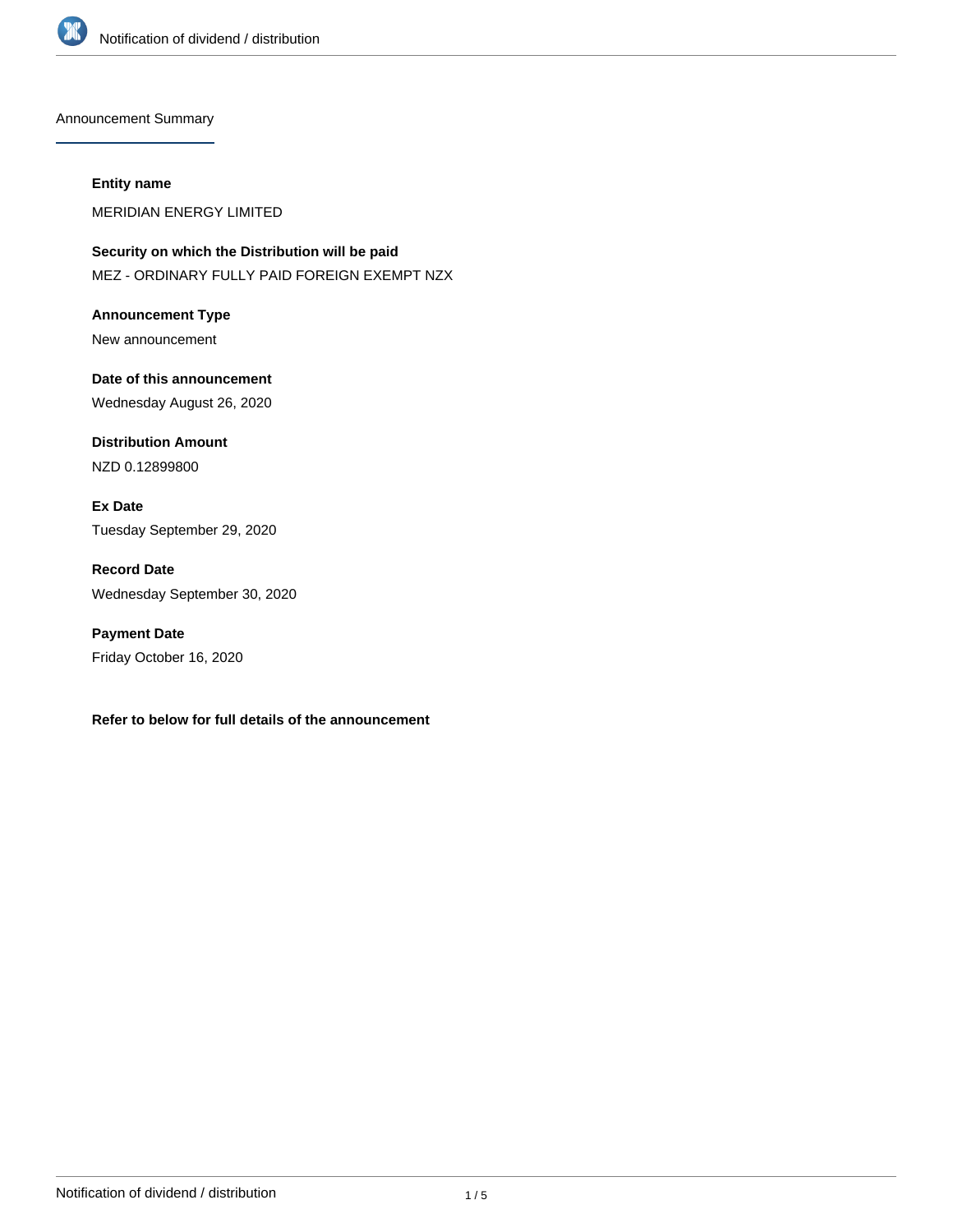

Announcement Details

Part 1 - Entity and announcement details

#### **1.1 Name of +Entity**

MERIDIAN ENERGY LIMITED

**1.2 Registered Number Type** ARBN

**Registration Number**

151800396

**1.3 ASX issuer code** MEZ

#### **1.4 The announcement is** New announcement

# **1.5 Date of this announcement**

Wednesday August 26, 2020

**1.6 ASX +Security Code** MEZ

#### **ASX +Security Description**

ORDINARY FULLY PAID FOREIGN EXEMPT NZX

Part 2A - All dividends/distributions basic details

**2A.1 Type of dividend/distribution ⊘** Ordinary

**2A.2 The Dividend/distribution:** relates to a period of six months

**2A.3 The dividend/distribution relates to the financial reporting or payment period ending ended/ending (date)**

Tuesday June 30, 2020

**2A.4 +Record Date** Wednesday September 30, 2020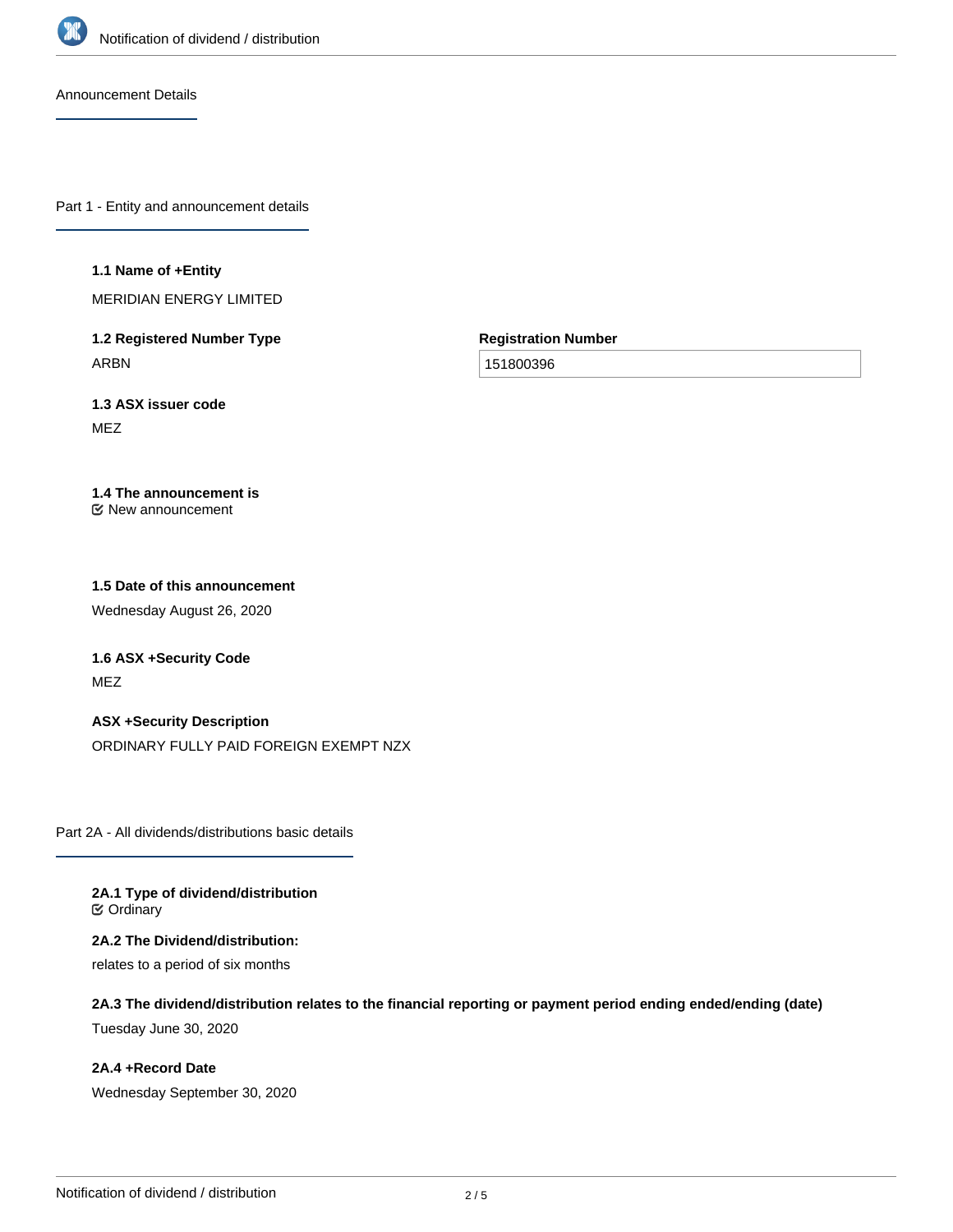

# **2A.5 Ex Date**

Tuesday September 29, 2020

### **2A.6 Payment Date**

Friday October 16, 2020

**2A.7 Are any of the below approvals required for the dividend/distribution before business day 0 of the timetable?**

- **•** Security holder approval
- **Court approval**
- **Lodgement of court order with +ASIC**
- **ACCC approval**
- **FIRB approval**
- **Another approval/condition external to the entity required before business day 0 of the timetable for the dividend/distribution.**

No

**2A.8 Currency in which the dividend/distribution is made ("primary currency")**

NZD - New Zealand Dollar

**2A.9 Total dividend/distribution payment amount per +security (in primary currency) for all dividends/distributions notified in this form**

NZD 0.12899800

**2A.9a AUD equivalent to total dividend/distribution amount per +security**

AUD

**2A.9b If AUD equivalent not known, date for information to be released Estimated or Actual? Ø** Actual

Monday October 5, 2020

**2A.10 Does the entity have arrangements relating to the currency in which the dividend/distribution is paid to securityholders that it wishes to disclose to the market?** Yes

**2A.11 Does the entity have a securities plan for dividends/distributions on this +security?** We do not have a securities plan for dividends/distributions on this security

**2A.12 Does the +entity have tax component information apart from franking?** No

### **2A.13 Withholding tax rate applicable to the dividend/distribution (%)**

15.000000 %

Part 2B - Currency Information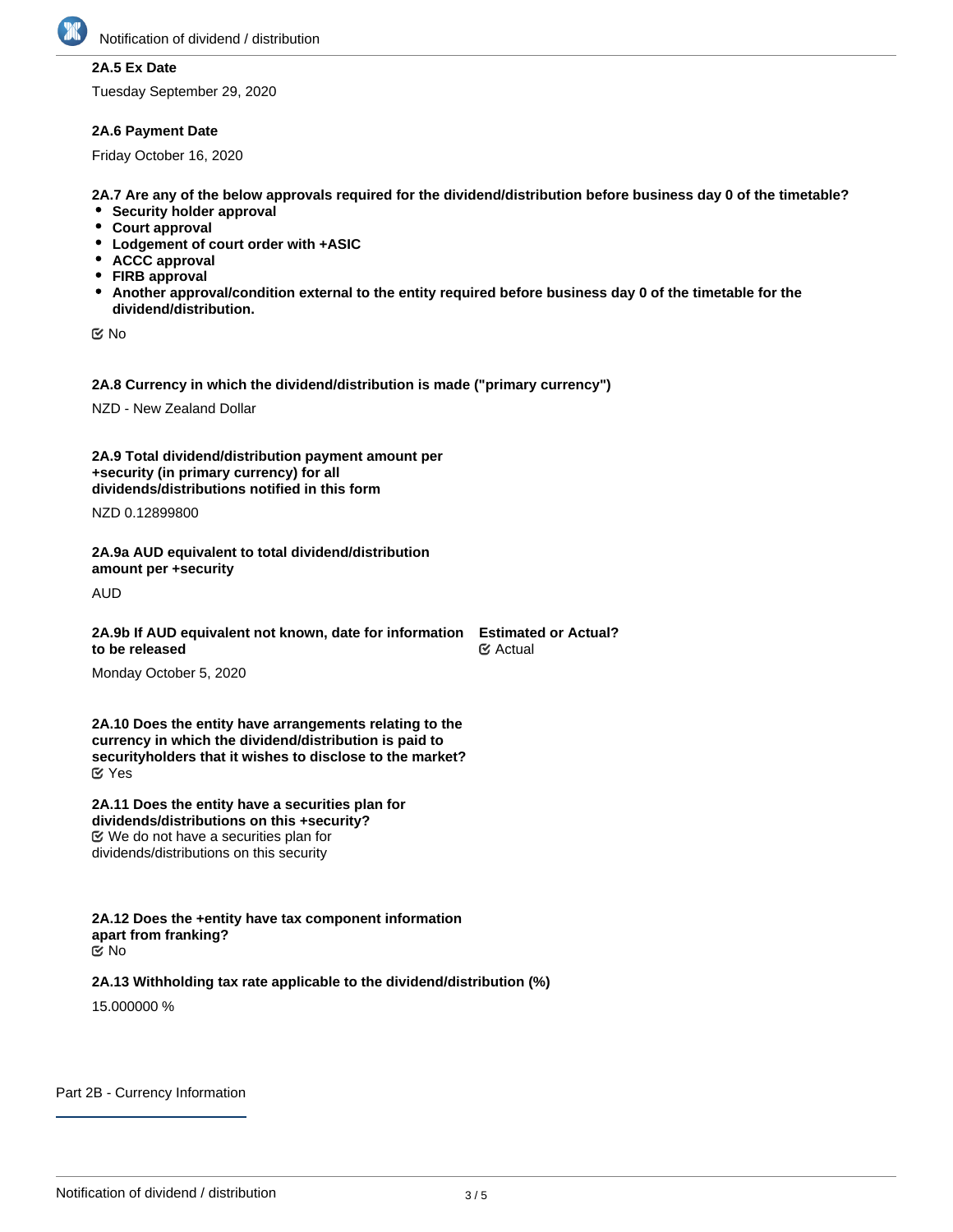

**2B.1 Does the entity default to payment in certain currencies dependent upon certain attributes such as the banking instruction or registered address of the +securityholder? (For example NZD to residents of New Zealand and/or USD to residents of the U.S.A.).**

Yes

### **2B.2 Please provide a description of your currency arrangements**

Payment to shareholders on the Australian register will be calculated on the AUD/NZD foreign exchange rate.

### **2B.2a Other currency/currencies in which the dividend/distribution will be paid:**

**Currency Payment currency equivalent amount per security**

AUD - Australian Dollar **AUD** 

## **2B.2b Please provide the exchange rates used for non-primary currency payments**

**2B.2c If payment currency equivalent and exchange rates not known, date for information to be released**

**Estimated or Actual?** Actual

Monday October 5, 2020

**2B.3 Can the securityholder choose to receive a currency different to the currency they would receive under the default arrangements?** No

Part 3A - Ordinary dividend/distribution

| 3A.1 Is the ordinary dividend/distribution estimated at<br>this time?<br>$\mathfrak{C}$ No                                      | 3A.1a Ordinary dividend/distribution estimated amount<br>per +security<br><b>NZD</b> |
|---------------------------------------------------------------------------------------------------------------------------------|--------------------------------------------------------------------------------------|
| 3A.1b Ordinary Dividend/distribution amount per<br>security<br>NZD 0.11200000                                                   |                                                                                      |
| 3A.2 Is the ordinary dividend/distribution franked?<br><b>E</b> ⁄No                                                             |                                                                                      |
| 3A.3 Percentage of ordinary dividend/distribution that is<br>franked                                                            |                                                                                      |
| 0.0000%                                                                                                                         |                                                                                      |
| 3A.4 Ordinary dividend/distribution franked amount per<br>+security<br>NZD 0.00000000                                           | 3A.5 Percentage amount of dividend which is unfranked<br>100,0000 %                  |
| 3A.6 Ordinary dividend/distribution unfranked amount<br>per +security excluding conduit foreign income amount<br>NZD 0.11200000 |                                                                                      |